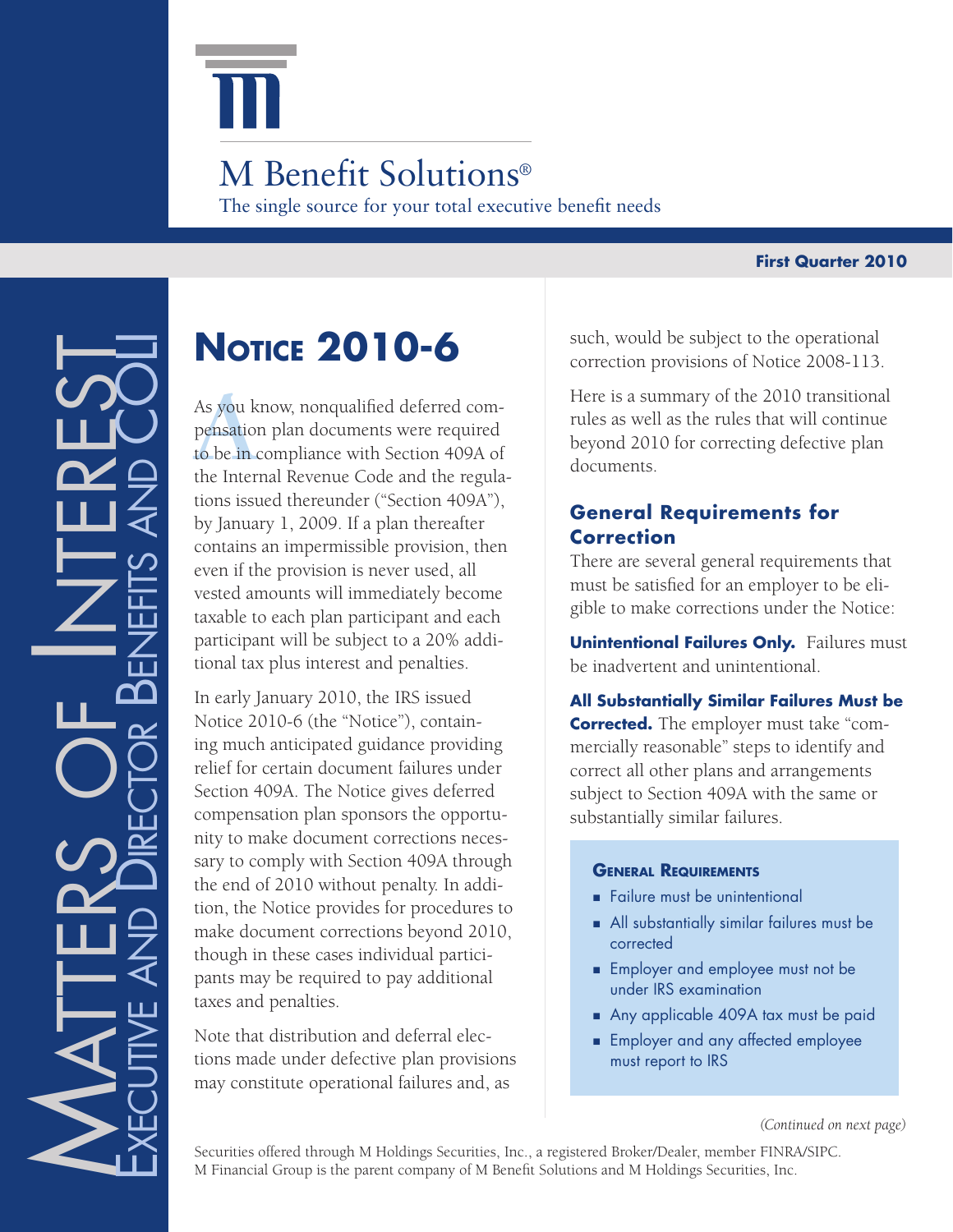### **Employer and Employee Not Under IRS**

**Examination.** Neither the employer's nor the employee's federal income tax return can be under "examination" by the IRS with respect to nonqualified deferred compensation for any taxable year in which the document failure existed. An *individual* will be considered under examination if his or her federal income tax return is under examination for that taxable year. Any other type of taxpayer (e.g., corporation) will be considered under examination if it received written notification which specifically cited nonqualified deferred compensation as an issue under consideration by the IRS. If an employer is under examination for periods prior to January 1, 2012 and a document is corrected prior to that date, the employer will only be treated as under examination if the IRS has identified a specific document failure that did not comply with Section 409A as of January 1, 2009.

#### **Payment of All Section 409A Correction Taxes.**

If required by a specific correction method, the employee must include in income the applicable percentage (either 50 percent or 25 percent) of the deferred amount subject to correction and pay all federal taxes, including the additional 20 percent tax on the amount included in income. The premium interest tax is waived. Together, the income tax and penalty tax is referred to hereinafter as the Applicable Section 409A Income and Correction Taxes.

**Reporting Requirements.** The Notice requires that a statement be attached to the employer's federal income tax return and provided to each affected employee for attachment to the employee's federal income tax return for the year of the failure. The statement must contain the identification of the plan involved, information regarding the failure, the specific authority under the Notice for the correction, and information identifying the affected employees.

## **Six Kinds of Permissible Corrections**

The Notice generally provides for six kinds of corrections.

#### **Changes are Permitted to Correct:**

- **IMPERMISSE DEFINITIONS** of payment events
- **n** Impermissible payment periods
- **n** Impermissible payment events or impermissible discretion
- **Failure to include six-month payment delay**
- **n** Impermissible initial deferral elections
- **n** Impermissible provisions after the initial adoption of a plan

**Correction of Impermissible Definitions of Payment Events.** Permissible payment events under Section 409A include: (1) a separation from service, (2) death, (3) disability, (4) change in control, (5) unforeseeable emergency, or (6) a specified date. These payment events are defined in the Section 409A final regulations, and a plan's use of a variation could result in a Section 409A violation.

The Notice permits an employer to correct an impermissible definition of separation from service or change in control provided that the correction occurs before the date of the payment event. In addition, if there is a distribution under the plan within one year after the correction date, an affected employee must pay the Applicable Section 409A Income and Correction Taxes.

If the definition of "disability" needs to be corrected, the correction may be made before or after the disability event.

Any operational failure that occurred due to a defective definition must also be corrected.

*(Continued on next page)*

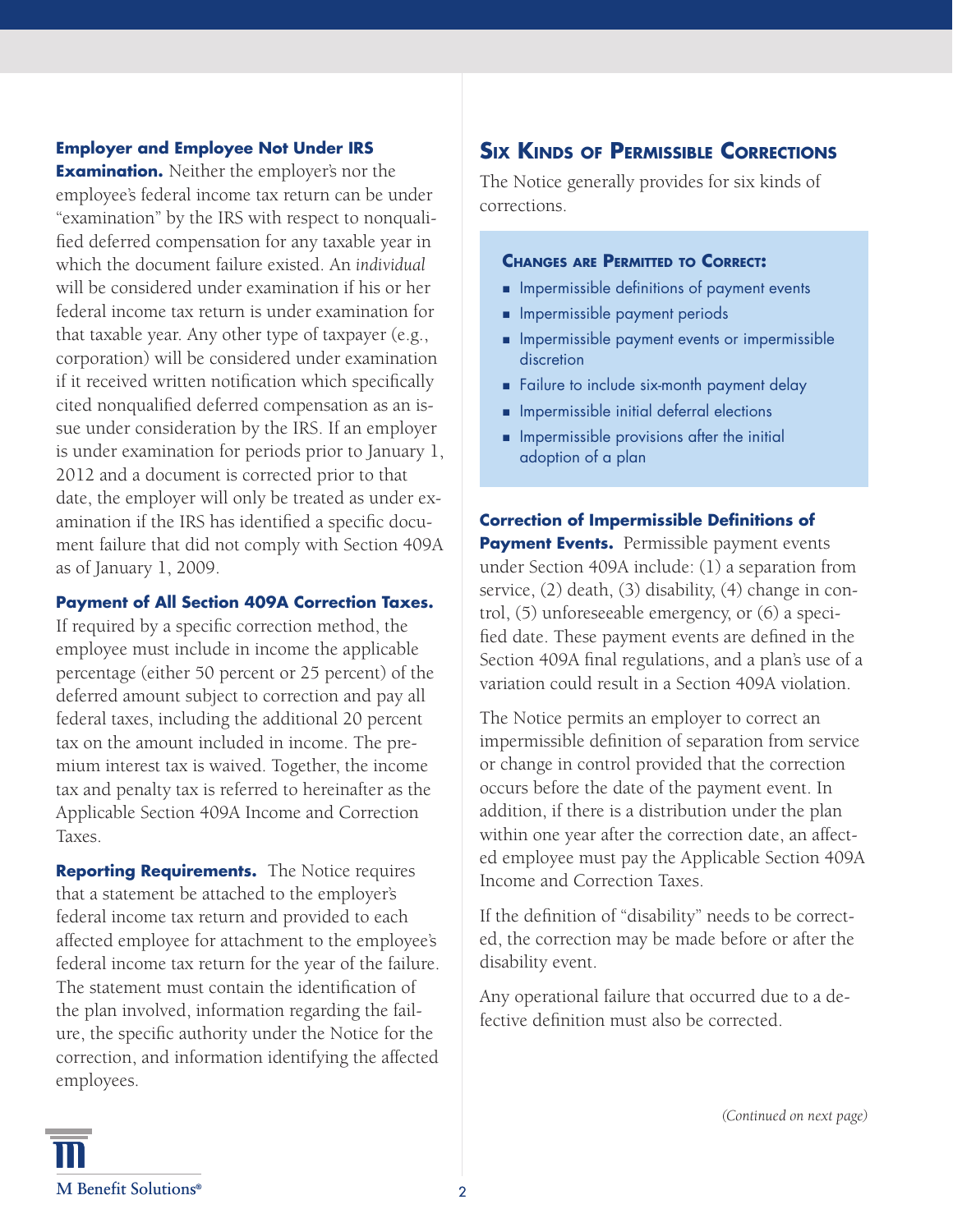#### **Correction of Impermissible Payment Periods.**

Plans may provide for a payment period that is limited to one taxable year, or a period that is no longer than 90 days following a payment event and that does not permit an employee to elect the year of payment. The Notice permits an employer to amend a plan provision that:

- contains a payment period longer than 90 days after a payment event, or
- conditions payment on an employee's action during a payment period (for example, the execution by the employee of a claims release).

In general, these impermissible payment periods may be corrected without adverse tax consequences before the date of the related, permissible payment event. In addition, payment periods in excess of 90 days may be corrected within a reasonable time after the payment event, provided that the employee includes the Applicable Section 409A Income and Correction Taxes on his or her tax return.

**Correction of Impermissible Payment Events or Impermissible Discretion.** A plan may provide for a different time or form of payment for each permissible payment event and allow for an alternative distribution schedule if a specific payment event occurs before or after a specified date. (For example, the plan pays a lump sum if separation from service occurs before age 65, and pays in 10 annual installments if separation from service occurs on or after age 65.) The Notice provides relief for plans with impermissible payment events or payment schedules, and for plans that permit certain employer or employee discretion to change the time or form of payment. In these cases, a plan may be corrected before the payment event (or exercise of discretion) covered by the correction:

by removing or replacing (if required) any impermissible payment event or form of payment, or

by removing the right to exercise discretion (or revoking the exercise of such discretion).

In addition, if the operation of the plan is affected by the correction within one year of the correction date, an affected employee must include the Applicable Section 409A Income and Correction Taxes on his or her tax return, except under certain limited circumstances.

**Correction of Failure to Include Six-Month** 

**Delay.** Distributions made to a "specified employee'' of a publicly traded company as a result of a separation from service may not be made for at least six months after the separation. The Notice provides relief for a plan that fails to include a provision requiring the six-month delay of payment. The plan may be amended to add the six-month delay provision prior to a specified employee's separation, so long as the plan is further amended to provide that the payment of amounts subject to the six-month delay may not be paid before *the later of*  18 months after the correction date or six months following the separation. In addition, if a specified employee has a separation within one year of the correction, the employee must include the Applicable Section 409A Income and Correction Taxes on his or her tax return.

**Correction of Impermissible Initial Deferral** 

**Elections.** A plan must specify the conditions under which an initial deferral election may be made to defer compensation. The Notice allows employers to correct the plan by removing an impermissible deferral election provision without Section 409A tax consequences if the provision has not been used by the employee or the employer. If the provision has been used to make an impermissible deferral election, the employer may correct the plan *no later than* the end of the second taxable year after the year in which the deadline for making

*(Continued on next page)*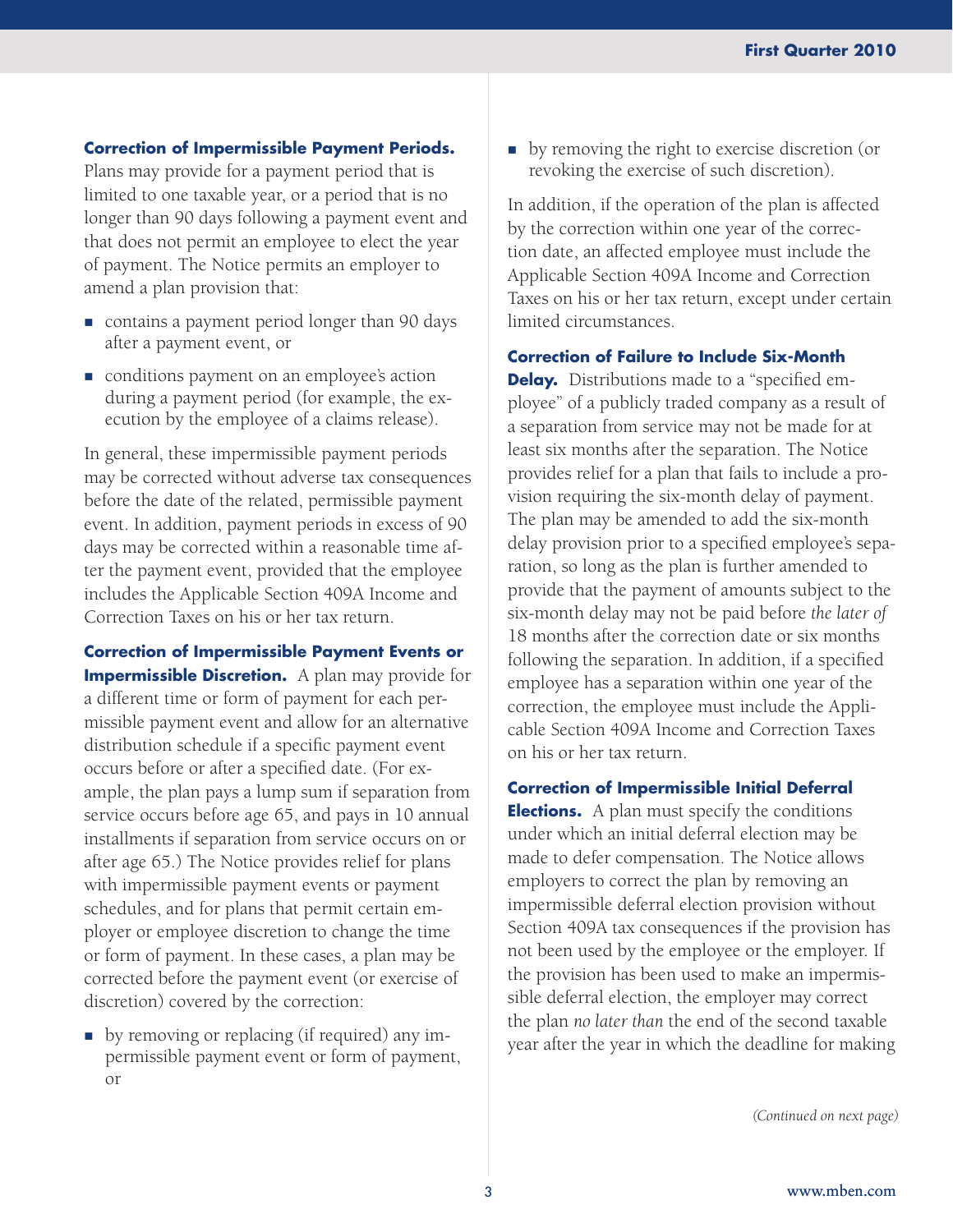the deferral election occurred. The correction must involve both:

- amending the plan document to remove the impermissible deferral election provision, and
- correcting under Notice 2008-113 any amounts not paid as a result of an impermissible deferral election.

**Initial Adoption of New Plan.** The Notice provides a transition period for document corrections made shortly after the adoption of a new plan, but applies the aggregation rules under the Final Regulations for purposes of determining when the plan was first adopted. Under this relief, only plan provisions that are eligible for correction under the Notice may be corrected. Corrections must be made by the end of the year in which the first legally binding right to deferred compensation under the plan (and all other plans of the employer required to be aggregated with it under Section 409A) arose or, if later, by the  $15<sup>th</sup>$  day of the third month following such date. If the plan is properly corrected under the Notice, and any operational failures occurring under the corrected provision are corrected under Notice 2008-113 by the end of the year in which the document is corrected, the document correction may be made without regard to any requirement that amounts be includible in income (and applicable penalty taxes) if certain events occur within one year of the correction. Because of the plan aggregation rules, this provision will be of limited use for many large employers that already maintain plans that will be aggregated with a new plan.

## **Additional Guidance**

"As soon as **practicable."** A plan provision that provides that distributions be made "as soon as practicable" (or other similar language) does not result in a document failure under Section 409A. The Notice provides that for purposes of Section 409A, the permissible payment event is treated as the payment date. This means, if the payment is made by *the later of* the end of the employee's taxable year in which the permissible payment event occurs or the fifteenth day of the third calendar month following the permissible payment event, there is no operational or document failure under Section 409A.

**Use of Section 409A Savings Clauses.** The Notice confirms the effectiveness of a plan provision requiring that an otherwise ambiguous or undefined term be interpreted to comply with Section 409A.

**Payment Dependent Upon Execution of a Release.** As noted above, the use of a designated payment period no longer than 90 days is permissible following a payment event, if the employee is not permitted to elect the year of payment. The Notice clarifies that a plan provision conditioning payment upon the execution of a claims release by the employee will constitute impermissible employee discretion under Section 409A because the employee could theoretically determine the year of payment based upon when he or she executed the release.

## **Modifications to Notice 2008-113: Operational Corrections**

The Notice includes several modifications to Notice 2008-113. Most notably, the Notice confirms that the procedure for correcting excess deferrals also applies to a failure to pay deferred amounts in the appropriate tax year.

The Notice also modifies the Operational Correction Program to provide rules for determining the amount of an employee's required repayment to the employer, and for determining certain amounts that were erroneously paid or deferred.

*(Continued on next page)*

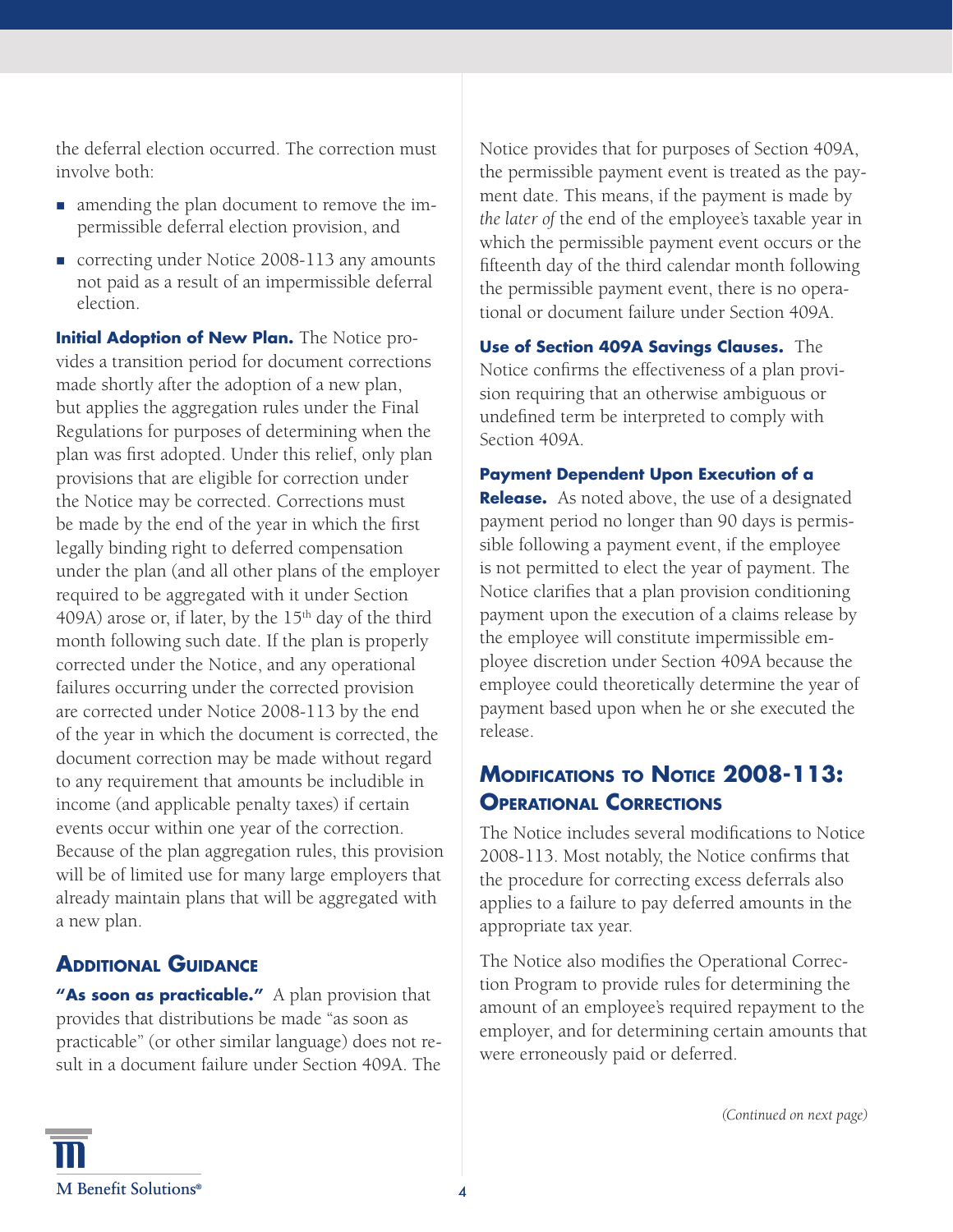## **CONCLUSION**

The Notice provides welcome guidance on correcting Section 409A document failures. Under the Notice, employers and employees may be able to avoid, or at least limit, the penalties that could otherwise be imposed for a Section 409A document failure. In light of the significant advantages to making corrections in 2010, employers should consider evaluating (or reevaluating) their plans and agreements for compliance with Section 409A and, if necessary, making corrections in accordance with the Notice.



## **Restoring American Financial Stability Act of 2010**

In M<br>unve<br>servi<br>Rest In March 2010, the Senate Banking Committee unveiled a new draft of comprehensive financial services regulatory reform legislation, entitled Restoring American Financial Stability Act of 2010. This massive piece of legislation contains executive compensation provisions requiring:

- a shareholder advisory vote to approve a listed corporation's compensation of executives,
- $\blacksquare$  the members of a listed corporation's compensation committee be independent and to act independently in its hiring of, and relationships with, compensation consultants, legal counsel, and other advisors,
- disclosure of information showing the relationship between executive compensation paid and the financial performance of the company,
- **recovery of erroneously awarded compensation** as a result of a restatement in accounting,
- disclosure of whether employees or members of the board of directors may purchase financial instruments to hedge or offset decreases in the market value of a company's equity securities, and

■ with respect to bank holding companies, the Federal Reserve's Board of Governors is directed to prohibit any compensation plan that provides an employee, director, or shareholder with "excessive" compensation or which could lead to a "material financial loss."



## **Health Care Legislation —Some Tax Provisions**

The Hea<br>(H.R. 48<br>all unear<br>than \$20 The Health Care and Education Reconciliation Act (H.R. 4872) will impose a new 3.8 percent tax on all unearned income for individuals earning more than \$200,000 per year and married couples earning more than \$250,000 per year beginning in 2013.

The Joint Committee on Taxation reports that when this tax is combined with the 0.9 percent surtax on high-income taxpayers' share of their Hospital Insurance (HI) payroll taxes, the new taxes would raise \$210.2 billion over the 2010-2019 period.

In addition to that provision, the bill includes a \$13 billion revenue raiser from limiting tax-free employee contributions to health flexible spending arrangements to \$2,500 per year, again beginning in 2013.

The Patient Protection and Affordable Care Act limits tax deductions for medical expenses unless they exceed 10 percent of adjusted gross income. Current law allows deductions once medical expenses exceed 7.5 percent of AGI. Individuals who are at least 65 years old would be allowed to continue to use the 7.5 percent threshold for medical expense deductions through 2016. The change will raise \$15.2 billion over 10 years, reports the Joint Committee on Taxation.

 $\sim$